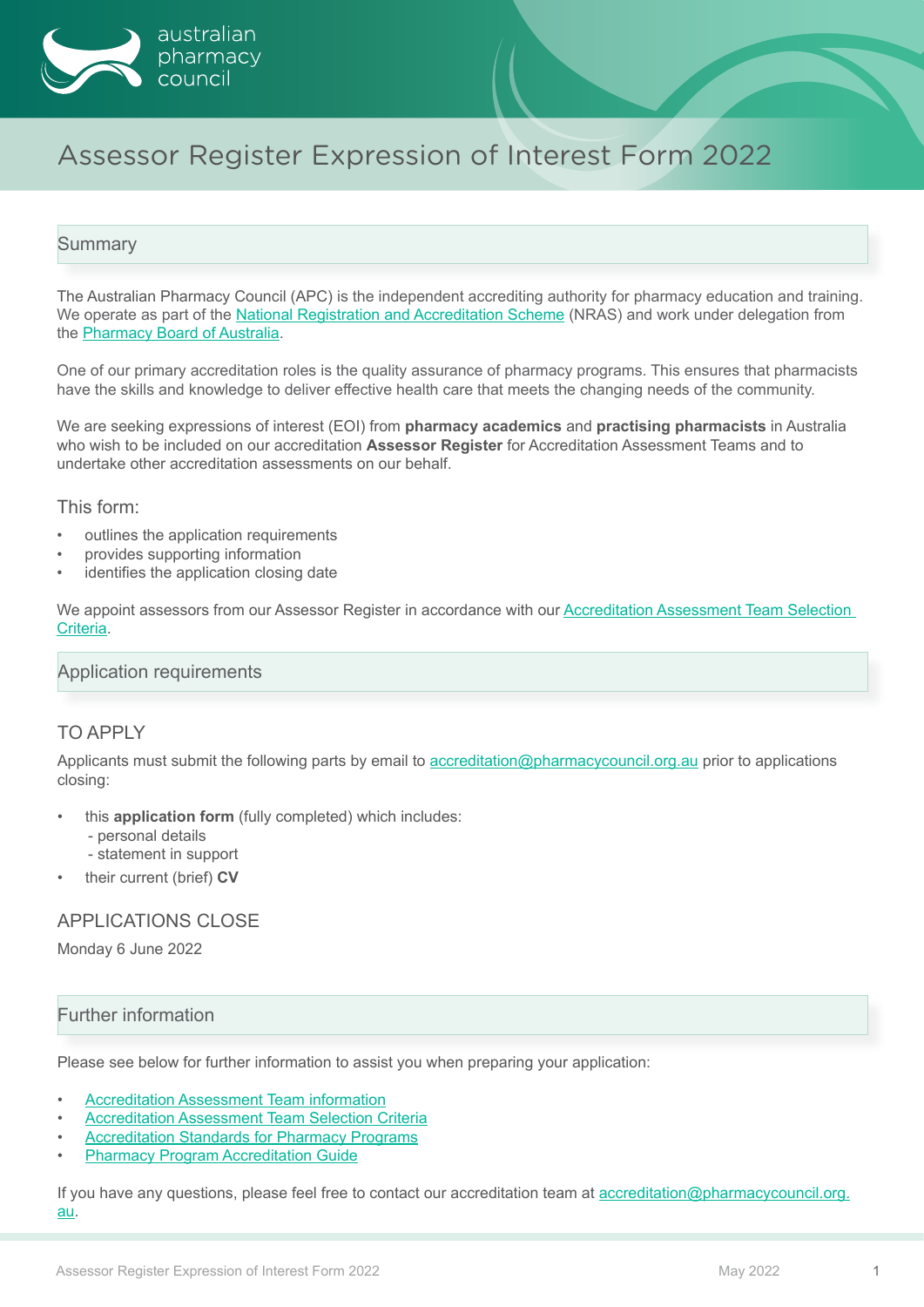

| <b>Personal details</b>                                                                     |                                                               |                                                                                                                                                           |  |          |  |                               |  |  |
|---------------------------------------------------------------------------------------------|---------------------------------------------------------------|-----------------------------------------------------------------------------------------------------------------------------------------------------------|--|----------|--|-------------------------------|--|--|
| <b>Title</b>                                                                                |                                                               | Full name                                                                                                                                                 |  |          |  |                               |  |  |
| Phone                                                                                       |                                                               | Email                                                                                                                                                     |  |          |  |                               |  |  |
|                                                                                             | Postal address                                                |                                                                                                                                                           |  |          |  |                               |  |  |
| <b>Employment details</b>                                                                   |                                                               |                                                                                                                                                           |  |          |  |                               |  |  |
| Workplace                                                                                   |                                                               |                                                                                                                                                           |  |          |  |                               |  |  |
| <b>Position title</b>                                                                       |                                                               |                                                                                                                                                           |  |          |  |                               |  |  |
| Pharmacist registration status                                                              |                                                               |                                                                                                                                                           |  |          |  |                               |  |  |
|                                                                                             | general registration without conditions.                      | Ahpra registration<br>I am currently registered without conditions.<br>number<br>Please note: If you are a currently registered pharmacist, you must hold |  |          |  |                               |  |  |
|                                                                                             | I do not currently hold pharmacist registration in Australia. |                                                                                                                                                           |  |          |  |                               |  |  |
| Role type                                                                                   |                                                               |                                                                                                                                                           |  |          |  |                               |  |  |
| Please indicate the role(s) you believe you would fill on an Accreditation Assessment Team: |                                                               |                                                                                                                                                           |  |          |  |                               |  |  |
|                                                                                             | Academic                                                      |                                                                                                                                                           |  |          |  |                               |  |  |
|                                                                                             | Practising pharmacist:                                        | Community                                                                                                                                                 |  | Hospital |  | Other (provide details below) |  |  |